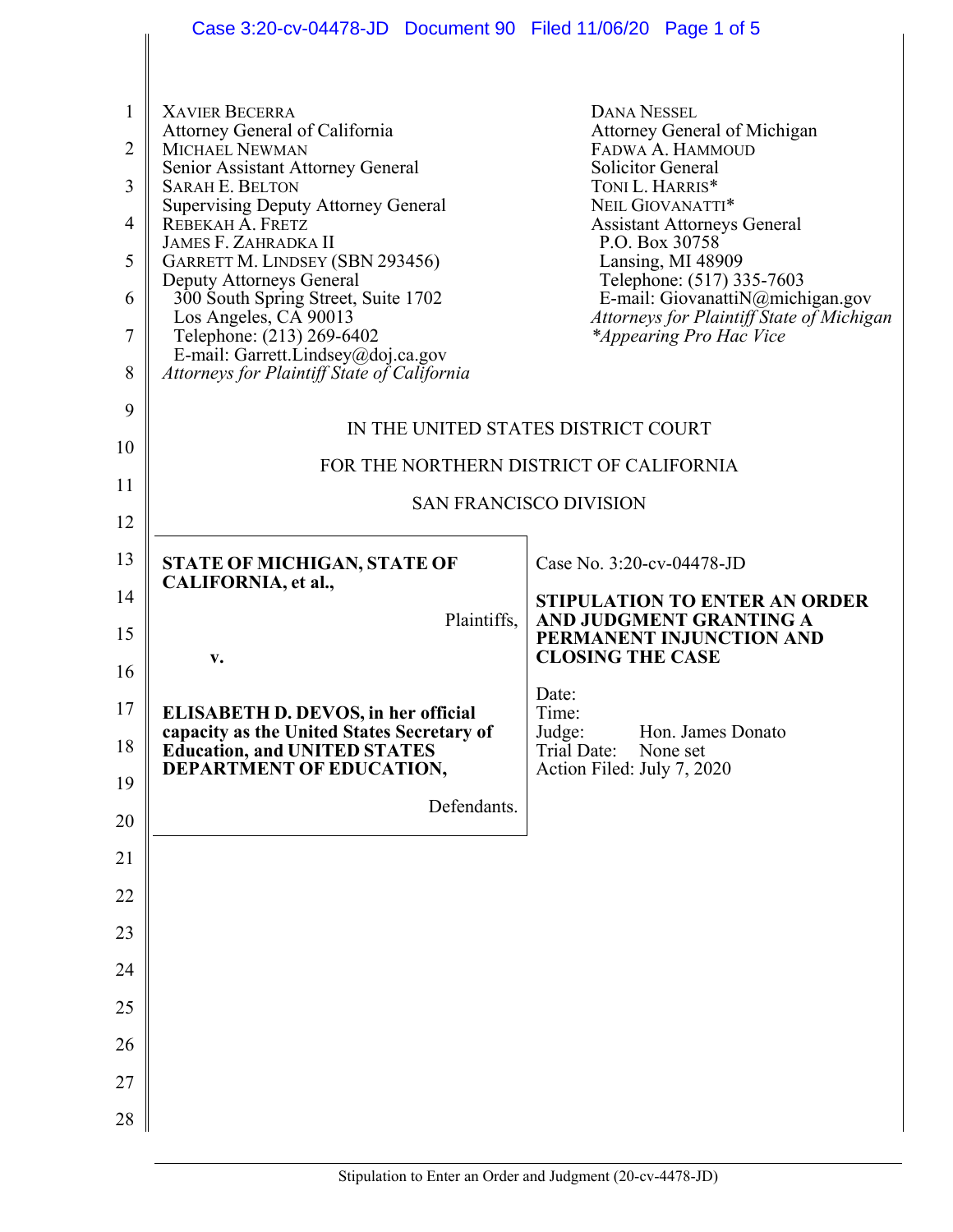## Case 3:20-cv-04478-JD Document 90 Filed 11/06/20 Page 2 of 5

1 2 3 4 5 6 7 8 9 10 11 12 13 14 15 16 17 18 Plaintiffs State of Michigan, State of California, District of Columbia, State of Hawaii, State of Maine, State of Maryland, State of New Mexico, Commonwealth of Pennsylvania, State of Wisconsin, the Board of Education for the City School District of the City of New York, Board of Education for the City of Chicago, Cleveland Municipal School District Board of Education, and San Francisco Unified School District brought suit against Defendants Elisabeth D. DeVos, in her official capacity as the United States Secretary of Education, and the United States Department of Education (Department) alleging, among other contentions, that Defendants violated the Administrative Procedure Act by acting in excess of statutory authority, 5 U.S.C. § 706(2)(C), and/or not in accordance with law, 5 U.S.C. § 706(2)(A), by promulgating the interim final rule "CARES Act Programs; Equitable Services to Students and Teachers in Non-Public Schools," 85 Fed. Reg. 39479 (July 1, 2020) (Interim Final Rule), and by issuing a related guidance document on April 30, 2020 (Guidance). Plaintiffs subsequently sought a preliminary injunction of enforcement of the Interim Final Rule and the Guidance. On August 26, 2020, this Court granted a preliminary injunction prohibiting Defendants from implementing or enforcing against Plaintiffs the Interim Final Rule and the Guidance. That injunction remains in place pending further order of the Court. On September 25, 2020, Secretary DeVos issued a letter stating that the Department would "enforce the law as the courts have opined" and "will not appeal the [courts'] rulings" in this

Final Rule.<sup>1</sup> 19 20 case and in other cases filed throughout the country challenging the Guidance and the Interim

21 22 23 24 25 On October 9, 2020, the Department issued a guidance document replacing the Guidance. This document acknowledges that this Court and two other courts "issued decisions conclud[ing] that an LEA must determine the proportional share available to provide equitable services to non-public school students and teachers in accordance with section  $1117(a)(4)(A)$  of the Elementary and Secondary Education Act of 1965 (ESEA)."2

26

27

l <sup>1</sup> [https://oese.ed.gov/files/2020/09/Secretary-DeVos-Letter-to-Chief-State-School](https://1https://oese.ed.gov/files/2020/09/Secretary-DeVos-Letter-to-Chief-State-School)-<br>Officers-09-25-2020.pdf.

<sup>28</sup>  [https://oese.ed.gov/files/2020/10/Providing-Equitable-Services-under-the-CARES-Act](https://2https://oese.ed.gov/files/2020/10/Providing-Equitable-Services-under-the-CARES-Act)-Programs-Update-10-9-2020.pdf.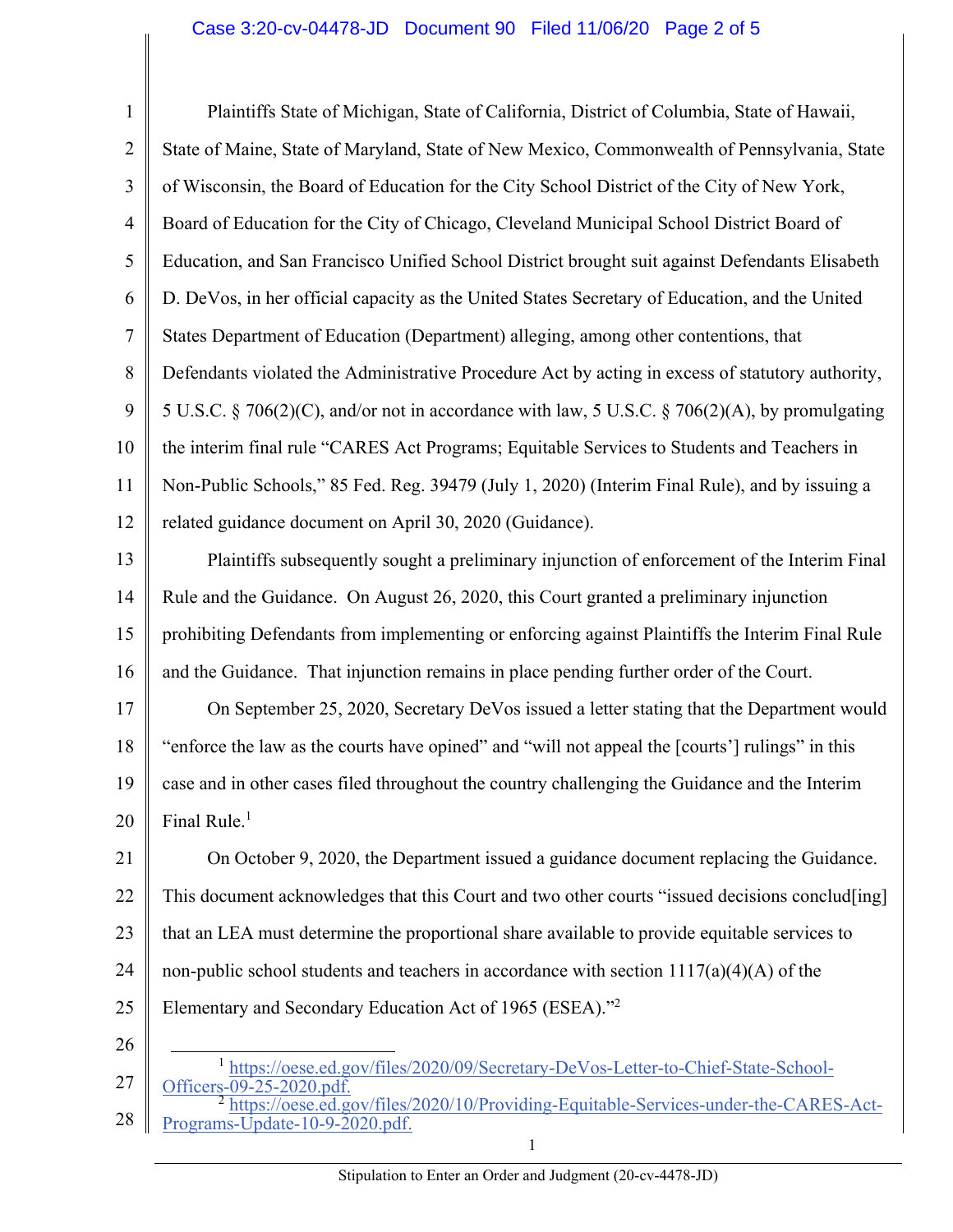## Case 3:20-cv-04478-JD Document 90 Filed 11/06/20 Page 3 of 5

 them, or at their behest, are permanently enjoined from: 1 2 3 4 5 6 7 8 9 10 11 12 13 14 15 16 17 18 19 Therefore, Plaintiffs and Defendants, having been represented by counsel and acting by and through such counsel, hereby stipulate and consent to the entry of a permanent injunction as follows: 1. As to all Plaintiffs and any local or state education agency, school district, or public school located within the geographical boundaries of any Plaintiff (collectively, Plaintiff Parties), the United States Department of Education, Secretary DeVos, and their officers, agents, employees, attorneys, and any person acting in concert with a. Enforcing or implementing the provisions in the April 30, 2020 Guidance and the Interim Final Rule, 85 Fed. Reg. 39479 (July 1, 2020), regarding the proportional-share calculation to be used for CARES Act funds for the provision of equitable services to students and teachers in non-public schools under Section 18005 of the CARES Act; b. Taking any action inconsistent with calculating the proportional share in accordance with Section  $1117(a)(4)(A)$  of the ESEA, for the provision of equitable services to students and teachers in non-public schools under Section 18005 of the CARES Act; c. Taking any action enforcing or implementing a requirement that funds provided under Section 18002 or 18003 of the CARES Act supplement, not supplant,

> d. Taking any action enforcing or implementing a restriction on the use of funds provided under Section 18002 or 18003 of the CARES Act based on whether a public school participates or is eligible to participate in a program under Title I, Part A of the ESEA; and

25 26 27 28 e. Enforcing or implementing any penalty or taking any other adverse action, including the withholding, termination, suspension, or recovery of funds, against a Plaintiff Party arising out of actions that a Plaintiff Party initiated before the preliminary injunction order, dated August 26, 2020, taken in

other sources of funding or expenditures;

20

21

22

23

24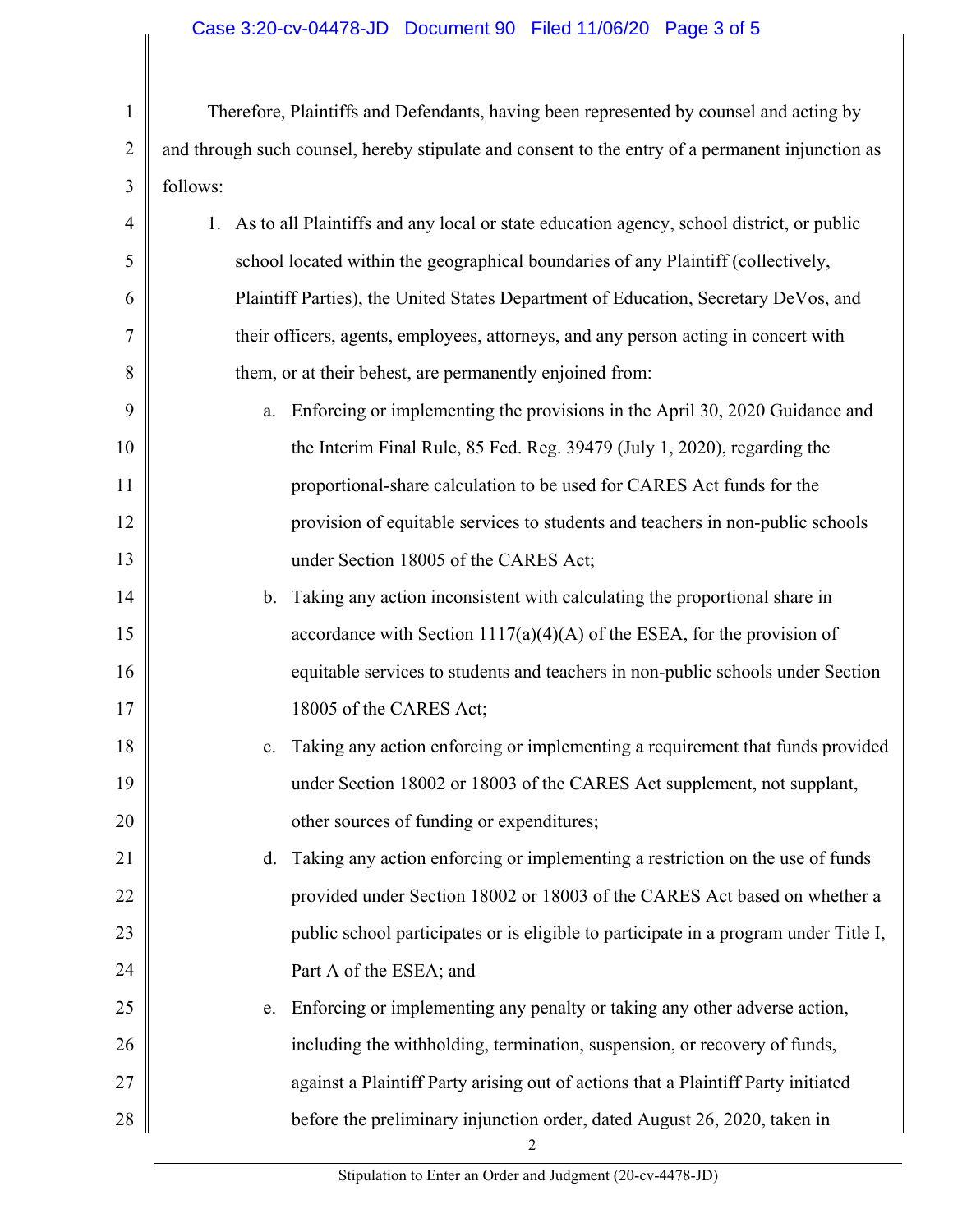|    | Case 3:20-cv-04478-JD  Document 90  Filed 11/06/20  Page 4 of 5                                                                                      |  |  |
|----|------------------------------------------------------------------------------------------------------------------------------------------------------|--|--|
|    |                                                                                                                                                      |  |  |
| 1  | reliance on the April 30, 2020 Guidance or the Interim Final Rule, 85 Fed. Reg.                                                                      |  |  |
| 2  | 39479 (July 1, 2020).                                                                                                                                |  |  |
| 3  | 2. This stipulation is contingent on this Court retaining jurisdiction to enforce this                                                               |  |  |
| 4  | permanent injunction as to any of the Plaintiff Parties.                                                                                             |  |  |
| 5  | 3. Defendants also stipulate to waiving any rights they might have to seek reconsideration                                                           |  |  |
| 6  | of and/or appeal the preliminary injunction and the permanent injunction issued                                                                      |  |  |
| 7  | pursuant to this stipulation.                                                                                                                        |  |  |
| 8  |                                                                                                                                                      |  |  |
| 9  | Dated: November 6, 2020<br>Respectfully submitted,                                                                                                   |  |  |
| 10 | By: /s/ Garrett Lindsey                                                                                                                              |  |  |
| 11 | <b>JEFFREY CLARK</b><br><b>XAVIER BECERRA</b><br><b>Acting Assistant Attorney General</b>                                                            |  |  |
| 12 | <b>MARCIA BERMAN</b><br>Attorney General of California<br><b>MICHAEL NEWMAN</b><br>Assistant Director, Federal Programs Branch                       |  |  |
| 13 | Senior Assistant Attorney General<br><b>SARAH E. BELTON</b>                                                                                          |  |  |
| 14 | <b>Supervising Deputy Attorney General</b><br>/s/ Kate Talmor<br><b>GARRETT LINDSEY</b><br>KATE TALMOR (Maryland Bar)<br><b>JAMES F. ZAHRADKA II</b> |  |  |
| 15 | <b>Trial Attorney</b><br>U.S. Department of Justice, Civil Division<br>REBEKAH A. FRETZ<br>Deputy Attorneys General<br>1100 L St NW                  |  |  |
| 16 | Attorneys for Plaintiff State of California<br>Washington, DC<br>$(202)$ 616-8351                                                                    |  |  |
| 17 | By: /s/ Neil Giovanatti<br>kate.talmor@usdoj.gov                                                                                                     |  |  |
| 18 | <b>DANA NESSEL</b><br><b>Attorneys for Defendants</b><br>Attorney General of Michigan                                                                |  |  |
| 19 | FADWA A. HAMMOUD<br><b>Solicitor General</b>                                                                                                         |  |  |
| 20 | NEIL GIOVANATTI*<br>TONI L. HARRIS*                                                                                                                  |  |  |
| 21 | <b>Assistant Attorneys General</b><br>Attorneys for Plaintiff State of Michigan                                                                      |  |  |
| 22 | <i>*Appearing Pro Hac Vice</i>                                                                                                                       |  |  |
| 23 |                                                                                                                                                      |  |  |
| 24 |                                                                                                                                                      |  |  |
| 25 |                                                                                                                                                      |  |  |
| 26 |                                                                                                                                                      |  |  |
| 27 |                                                                                                                                                      |  |  |
| 28 | 3                                                                                                                                                    |  |  |